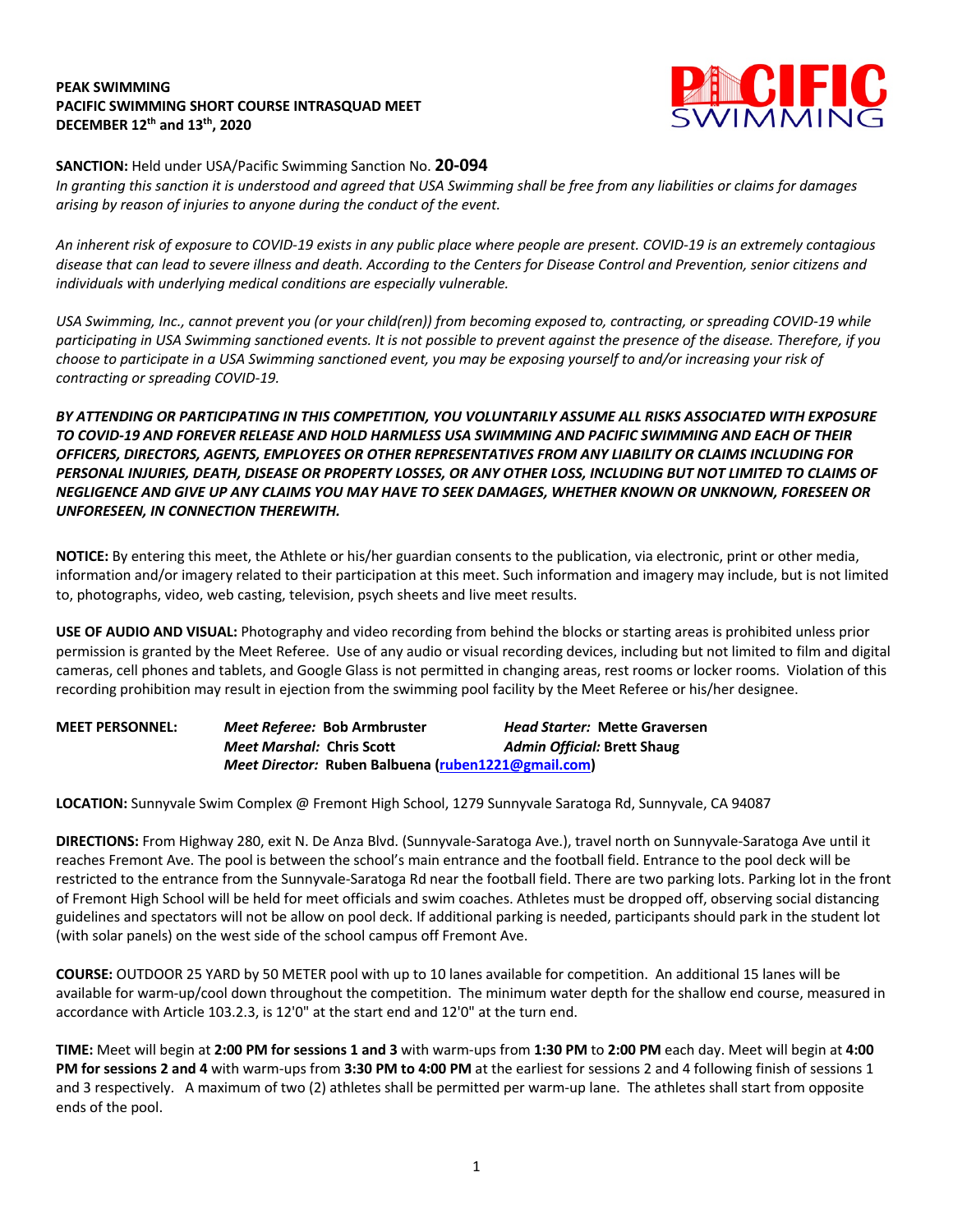**RULES: •** Current USA and Pacific Swimming rules and warm-up procedures will govern the meet. A copy of these procedures will be posted at the Clerk-of-Course.

• All applicable adults participating in or associated with this meet, acknowledge that they are subject to the provisions of the USA Swimming Minor Athlete Abuse Prevention Policy ("MAAPP"), and that they understand that compliance with the MAAPP policy is a condition of participation in the conduct of this competition.

- All events are timed finals.
- All events will swim fast to slow.
- Athletes may compete in **a maximum of 3 (three)** events per day.
- All Athletes ages 12 and under should complete competition within four (4) hours.

• Entries will be accepted until the number of splashes exceeds the estimated timeline, per the "Four-Hour Rule," based on the Athletes age and gender., or the number of entered athletes meets the maximum capacity as determined by local and facility restrictions.

**•** If local conditions warrant it the Meet Referee, with the concurrence of the Meet Director, may require a mandatory scratch down. Immediate cash refunds will be made for any mandatory scratches.

• **All Coaches and Officials must wear their USA Swimming membership cards in a visible manner.** 

**• Events will swim mixed gender and may be combined at the discretion of the Meet Referee.**

**UNACCOMPANIED ATHLETES:** Any USA Swimming Athlete-Member competing at the meet must be accompanied by a USA Swimming Member-Coach for the purposes of Athlete supervision during warm-up, competition and warm-down. If a Coach-Member of the Athlete's USA Swimming Club does not attend the meet to serve in said supervisory capacity, it is the responsibility of the Athlete or the Athlete's legal guardian to arrange for supervision by a USA Swimming Member-Coach. The Meet Director or Meet Referee may assist the Athlete in making arrangements for such supervision; however, it is recommended that such arrangements be made in advance of the meet by the Athlete's USA Swimming Club Member-Coach.

**RACING STARTS:** Athletes must be certified by a USA Swimming member-coach as being proficient in performing a racing start or must start the race in the water. It is the responsibility of the Athlete or the Athlete's legal guardian to ensure compliance with this requirement.

**RESTRICTIONS:** • Smoking and the use of other tobacco products is prohibited on the pool deck, in the locker rooms, in spectator

- seating, on standing areas and in all areas used by Athletes, during the meet and during warm-up periods.
- Sale and use of alcoholic beverages is prohibited in all areas of the meet venue.
- No glass containers are allowed in the meet venue.
- No propane heater is permitted except for snack bar/meet operations.
- All shelters must be properly secured.
- Deck Changes are prohibited.

• Destructive devices, to include but not limited to, explosive devices and equipment, firearms (open or concealed), blades, knives, mace, stun guns and blunt objects are strictly prohibited in the swimming facility and its surrounding areas. If observed, the Meet Referee or his/her designee may ask that these devices be stored safely away from the public or removed from the facility. Noncompliance may result in the reporting to law enforcement authorities and ejection from the facility. Law enforcement officers (LEO) are exempt per applicable laws.

• Operation of a drone, or any other flying apparatus, is prohibited over the venue (pools, Athlete/Coach areas, Spectator areas and open ceiling locker rooms) any time Athletes, Coaches, Officials and/or Spectators are present.

• **Meet will be conducted with no spectators. Only athletes, coaches and people working the meet will be allowed on the pool deck**

**ELIGIBILITY:** • Athletes must be current members of USA Swimming and enter their name and registration number on the meet entry card as they are shown on their Registration Card. If this is not done, it may be difficult to match the Athlete with the registration and times database. The meet host will check all Athlete registrations against the SWIMS database and if not found to be registered, the Meet Director shall accept the registration at the meet (a \$10 surcharge will be added to the regular registration fee). Duplicate registrations will be refunded by mail.

• Meet is open only to qualified athletes registered with **PEAK Swimming from the Gold, Junior Elite and Elite groups**. Athletes who are unattached but participating with **PEAK Swimming** are eligible to compete.

• Entries with **"NO TIME" will be ACCEPTED**.

- Disabled Athletes are welcome to attend this meet and should contact the Meet Director or Meet Referee regarding any special accommodations on entry times and seeding per Pacific Swimming policy.
- The Athlete's age will be the age of the Athlete on the first day of the meet.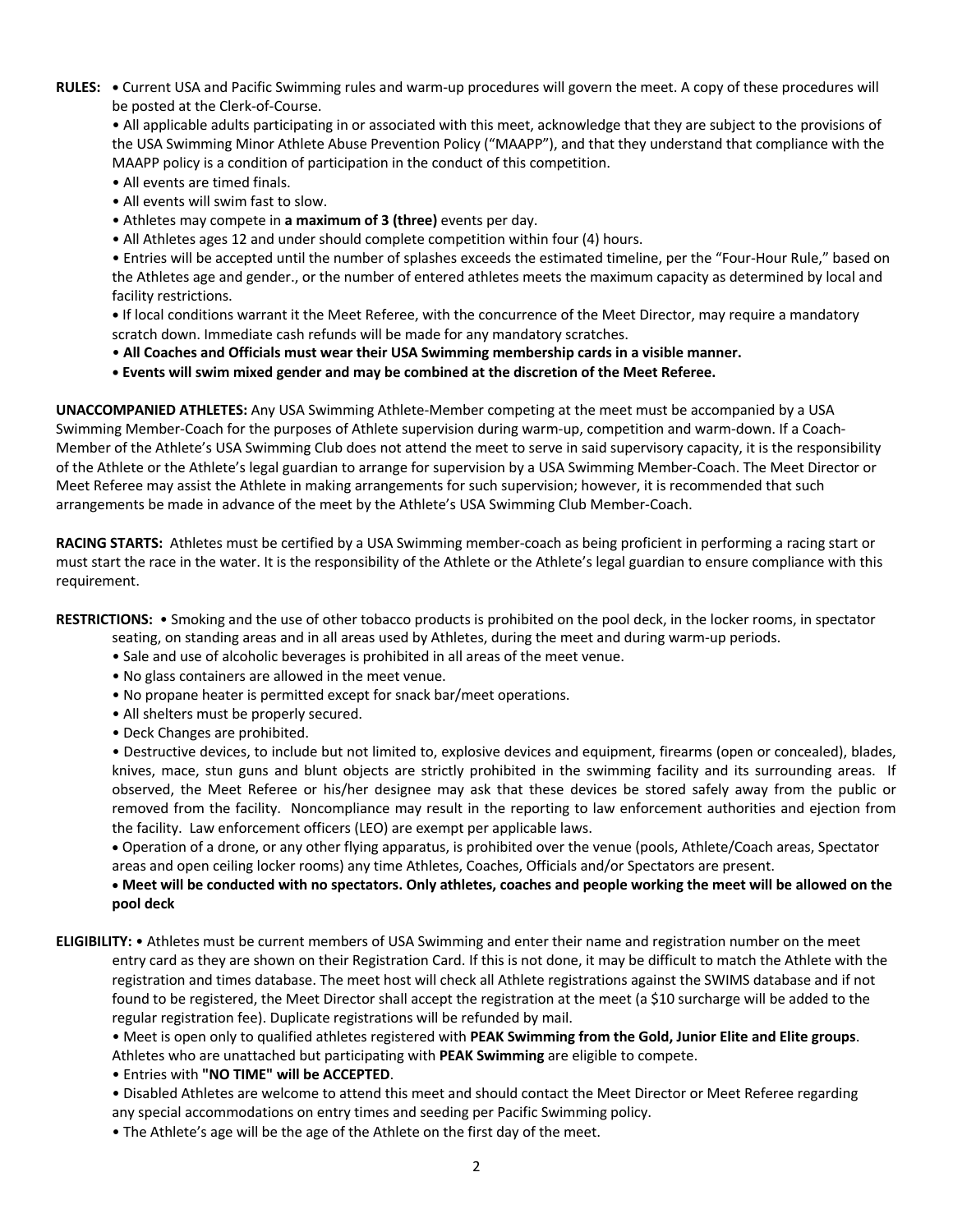**ENTRY FEES:** \$4.00 per event plus an \$8.00 participation fee per Athlete per athlete. Entries will be rejected if payment is not sent at time of request. No refunds will be made, except mandatory scratch downs.

**MEET ENTRIES**: Entries must be communicated to each Group Coach. Entries must be submitted to Group Coaches by 5:30 PM **December 5th, 2020** by notifying selection of events to swim in this meet**.** Payment will be charged to the payment method registered for the athlete in the PEAK system run on Team Unify. No late entries will be accepted.

**Communicate entries to: Gold Group:** Coach Bryan Nguyen  **Junior Elite Group:** Coach Chris Scott  **Elite Group:** Coach Abi Liu

**CHECK-IN:** The meet shall be pre-seeded. Athletes shall report to the bull-pen area at their scheduled time for each event.

**SCRATCHES:** Any Athletes not reporting for or competing in an individual timed final event that they have entered shall not be penalized.

**AWARDS:** None.

**ADMISSION:** No spectators on pool deck.

**MISCELLANEOUS:** No overnight parking is allowed. Facilities will not be provided after meet hours.

## **EVENT SUMMARY:**

| <b>SATURDAY</b> |             | <b>SUNDAY</b> |                 |  |
|-----------------|-------------|---------------|-----------------|--|
| 14 and Under    | 15 and Over | 14 and Under  | 15 and Over     |  |
| 200 Free        | 200 Free    | 200 IM        | 200 IM          |  |
| 100 Back        | 100 Back    | $100$ Fly     | <b>100 Fly</b>  |  |
| 200 Breast      | 200 Breast  | 200 Back      | 200 Back        |  |
| 50 Free         | 50 Free     | 100 Breast    | 100 Breast      |  |
| 200 Fly         | 200 Fly     | 100 Free      | 100 Free        |  |
| 400 IM          | 400 IM      | 500 Free      | <b>500 Free</b> |  |